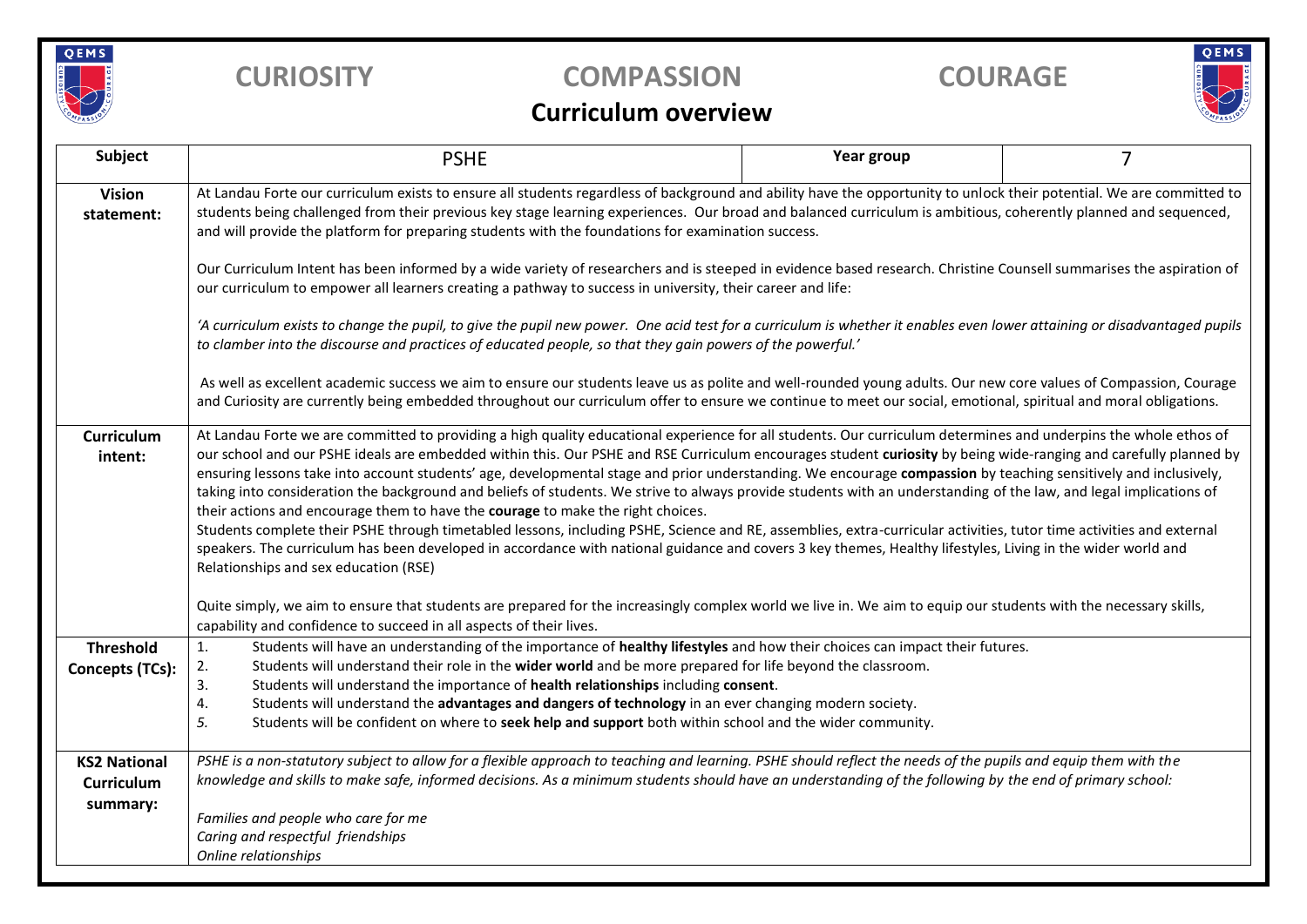| QEMS                               | <b>CURIOSITY</b>                                                                                                     |                                    | <b>COMPASSION</b>    |                     | <b>COURAGE</b> | QEMS                 |
|------------------------------------|----------------------------------------------------------------------------------------------------------------------|------------------------------------|----------------------|---------------------|----------------|----------------------|
|                                    | <b>Being safe</b><br>RSE - puberty, sex education set out in the science curriculum and beyond if deemed appropriate |                                    |                      |                     |                |                      |
| Learner skills:                    | Critical thinking                                                                                                    | Organisation                       | Collaboration        | Adaptability        | Oracy          | Self-quizzing        |
|                                    | <b>CRITICAL THINKING</b>                                                                                             | <b>Dolf</b><br><b>ORGANISATION</b> | <b>COLLABORATION</b> | <b>ADAPTABILITY</b> | <b>ORACY</b>   | <b>SELF QUIZZING</b> |
|                                    | Term 6 Jun-Jul                                                                                                       |                                    |                      |                     |                |                      |
| <b>The Big</b><br>Question         | How can we prepare for life beyond school?                                                                           |                                    |                      |                     |                |                      |
| <b>Big picture</b><br>questions:   | How can we recognise positive relationships?                                                                         |                                    |                      |                     |                |                      |
| <b>Content</b><br>(Linked to TCs): | (TC 1, 2, 3, 4, 5)<br>What does it mean to be British?<br>$\overline{\phantom{a}}$                                   |                                    |                      |                     |                |                      |
|                                    | Radicalisation<br>$\overline{\phantom{a}}$                                                                           |                                    |                      |                     |                |                      |
|                                    | Bullying or banter?<br>$\overline{\phantom{a}}$                                                                      |                                    |                      |                     |                |                      |
|                                    | Online bullying<br>$\overline{\phantom{a}}$                                                                          |                                    |                      |                     |                |                      |
|                                    | Consent<br>$\overline{\phantom{a}}$                                                                                  |                                    |                      |                     |                |                      |
| <b>Vocabulary</b><br>Instruction:  | Radicalisation, banter, bullying, cyberbulling, 4 step method, consent                                               |                                    |                      |                     |                |                      |
| Assessment:                        | End of topic assessment                                                                                              |                                    |                      |                     |                |                      |
|                                    |                                                                                                                      |                                    |                      |                     |                |                      |
|                                    |                                                                                                                      |                                    |                      |                     |                |                      |